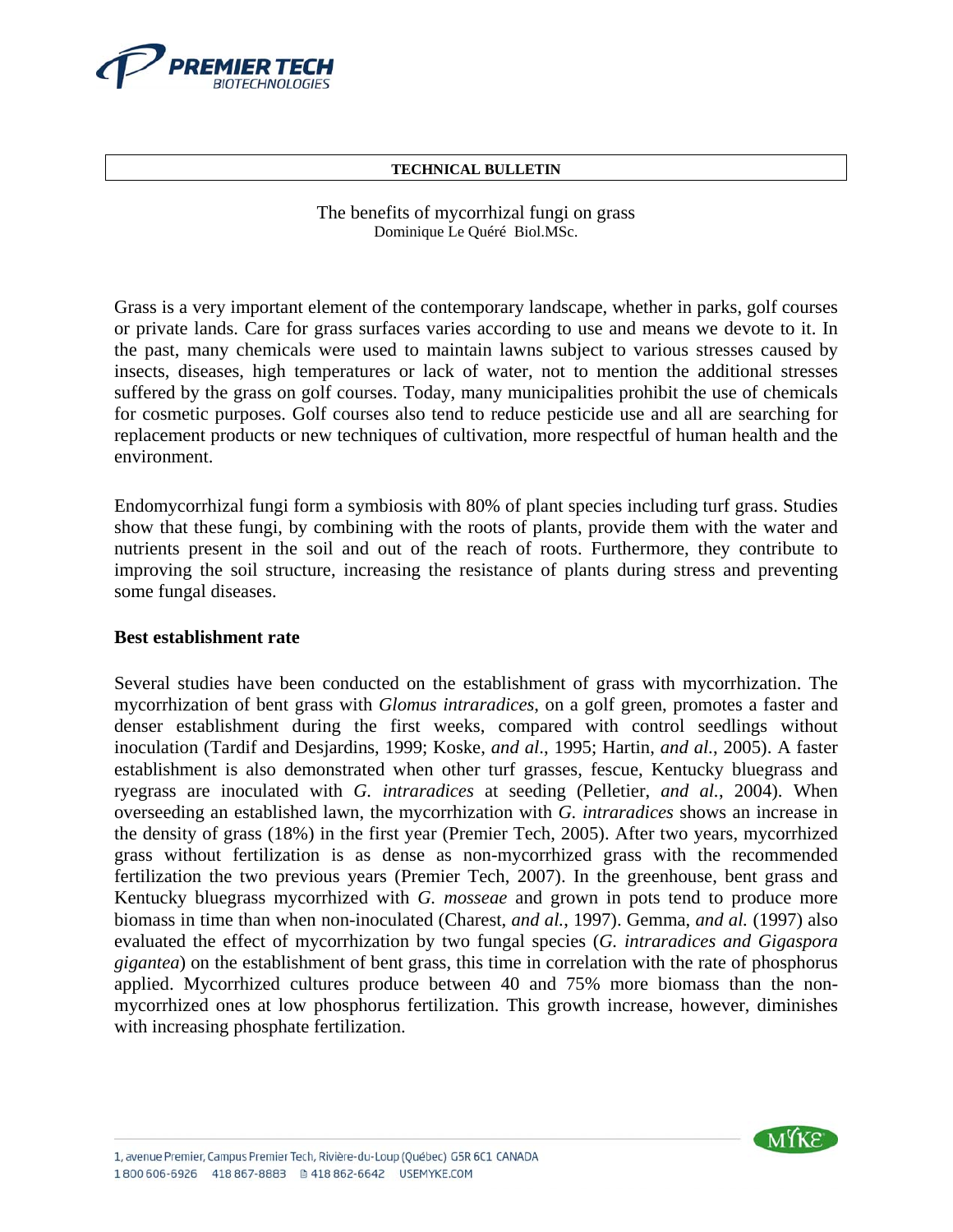

Other trials on golf courses and on mine sites in restoration show that, in general, the addition of the mycorrhizal fungi *G. intraradices* at seeding or when aeration of a lawn leads to increased leaf biomass. Another trial on a golf course compares the addition of mycorrhizae with a mineral or organic fertilization at seeding of a new lawn or on an established lawn. In both cases, an increase of root biomass (69 to 109% for sowing grass and 31 to 62% for lawn) is obtained with both types of fertilization and, in the case of existing lawn, an increase in aerial biomass (62%) is also observed following the mycorrhization. A similar experience on a mine site in restoration shows an increase in aerial biomass (34%) and root biomass (56%) on mycorrhized plots compared with non-mycorrhized ones (MikroTek, 1999).

### **Better resistance to stress**

During the hot and dry summer season, grass can suffer from hydric stress if not watered regularly. However, many municipal regulations prohibit watering of lawns on certain days of the week in critical periods. Mycorrhization paliates the stress caused by drought by influencing the plant at various levels. The mycorrhizal fungus works on the soil structure and promotes the penetration of water into the soil. The hyphae that extend into the soil form a net to capture the water in it, thus allowing the plant to get more water than only by its roots. As well, the mycorrhizal fungi influence the physiology of the plant. Several researchers have studied the phenomenon. Studies in laboratory and in field show that for bent grass mycorrhized with *G. intraradices,* leaves' hydric potential (acquisition of water by the plant) is still higher than nonmycorrhized plants (from 39 to 60% depending on the stress level), and the plants take longer to wilt. The rate of chlorophyll is also higher. By studying an amino acid indicator of hydric stress, the researchers observed that, during a water shortage, the level of this amino acid remained constant among mycorrhized plants, but increased among non-mycorrhized plants (Koske, *eand al.,* 1995; Gemme, *and al.,* 1997). Augé has studied extensively the effect of mycorrhization on plant hydric stress. He concludes that the fungus affects the physiology of the plant (water transport in the leaves, turgor, etc.) and does not only compensate for the lack of fertilization (Augé, 2001).

## **Reduction of weeds**

The annual Kentucky bluegrass (*Poa annua*) is considered a weed of golf greens sowed with bent grass. Two studies of Gange (1998; 1999) were conducted on all the greens of three 18 hole golf courses in the UK, as well as one in a greenhouse. They began by studying the golf greens' mycorrhizal population and noticed that when mycorrhizal flora is abundant, the annual Kentucky bluegrass is less present. By inoculating golf greens with mycorrhizal fungi, they noted increased growth of the bent grass and decreased growth of the annual Kentucky bluegrass.

A dense and vigorous lawn is more resistant to the invasion of weeds. This is what we observed when testing overseeding existing turf (Premier Tech, 2005). In addition to observing an

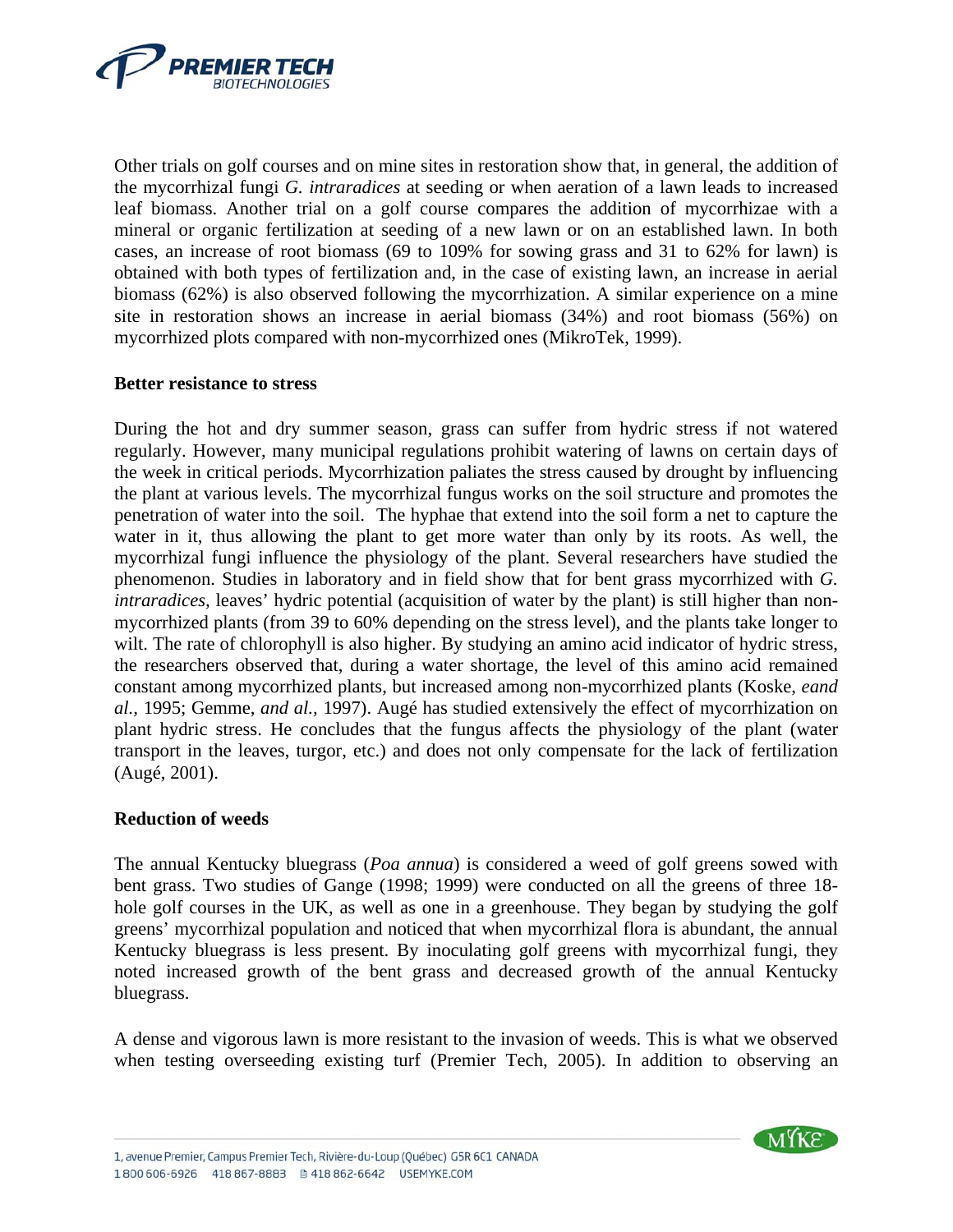

increase in the density of inoculated grass, we also noticed a significant decrease of 23% of bare spots suitable for establishment of weeds compared to plots not inoculated with mycorrhizal fungi.

# **Fight against pathogenic fungi**

Fungal diseases affect the growth and aesthetics of grass. Researchers have therefore studied the effect of inoculation of mycorrhizal fungi on certain diseases. For example, a study showed that the incidence of the disease called "dollar spot" caused by the fungus *Sclerotinia homoeocarpa* had decreased by 26% in grass plots mycorrhized with *G. intraradices*, compared to nonmycorrhized grass (Pelletier, *and al*., 2000). In another case, the more the mycorrhizal fungi is present in the soil, the lesser "pink snow mold" caused by the fungal pathogen *Microdochium nivale* is observed (Gange and Case, 2003).

# **Effect of mycorrhizal fungi on soil structure**

Good soil structure, consisting of stable aggregates, is important for water and air circulation, which in turn are essential components for proper plant growth. The arbuscular mycorrhizal fungi (AM) secrete a glycoprotein called "glomalin", a kind of biological glue that binds fine soil particles into stable aggregates. Glomalin is a major component of the soil's organic matter and represents over a third of the carbon sequestered therein (Comis, 2002; Wright, *and al*., 2006).

A team of Swiss researchers examined what was the contribution of mycorrhizal fungi on the productivity of experimental grassland. The percentage of stable aggregates increased from 79.6 to 85.7% with mycorrhization, a significant increase of 6% after only two growing seasons (van der Heijden, *and al.*, 2006). Moreover, a larger volume of water could seep in a given time, a sign of greater porosity.

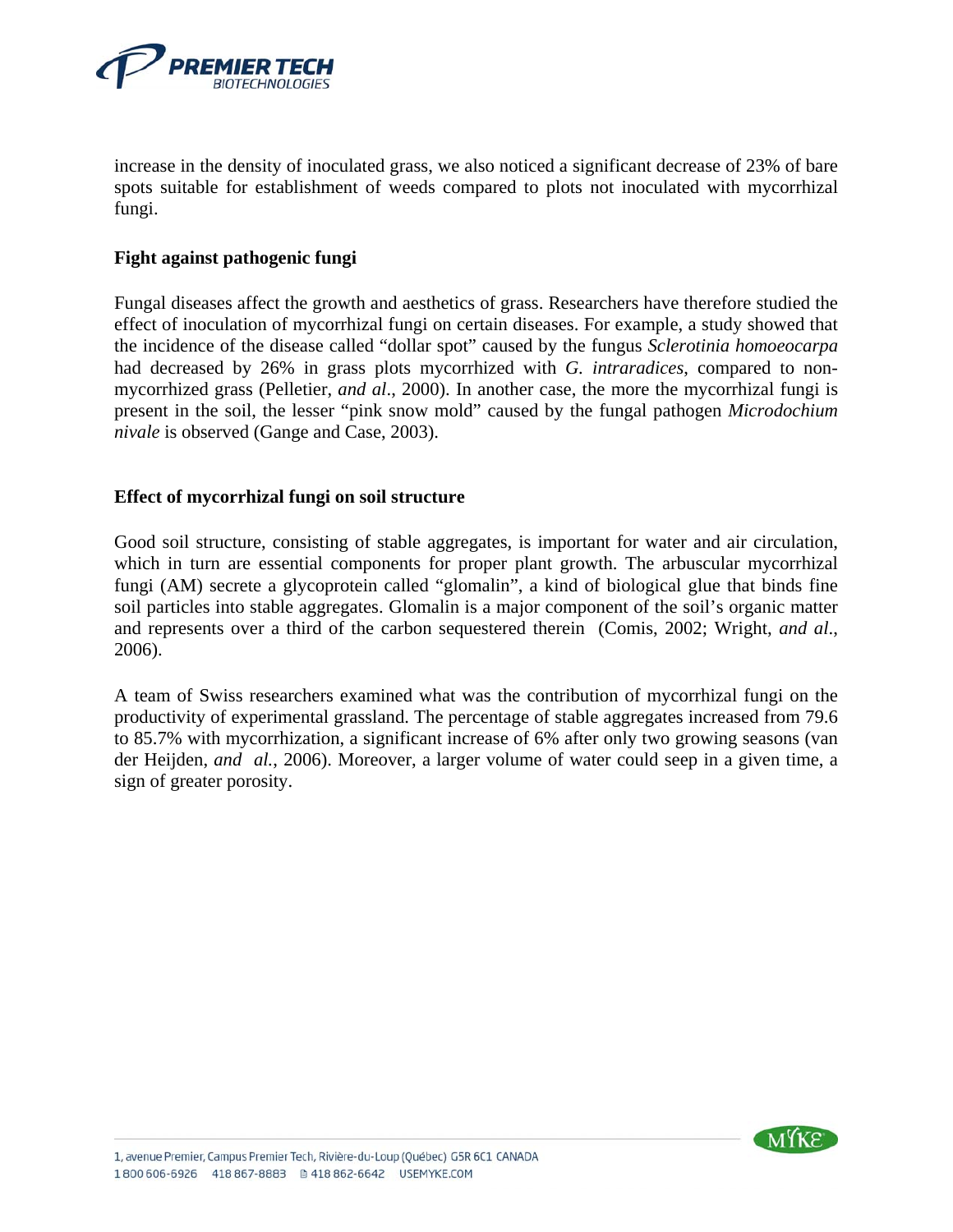

References:

Augé R. M. 2001. Water relations, drought and vesicular- arbuscular mycorrhizal symbiosis. Mycorrhiza 11: 3-42.

Charest, C., G. Clark and Y. Dalpé. 1997. The impact of arbuscular mycorrhizae and phospohrus status on growth of two turfgrass species. Journal of turfgrass Management 2(3): 1-14.

Comis, D. 2002. Glomalin, hiding place for the third of world's stored soil carbon. Agriculture research, September 2002, USDA-ARS sustainable agricultural system laboratory, Beltsville, MD, 7 p.

Gange A.C and S.J. Case. 2002. Incidence of microdochium patch disease in golf putting greens and a relationship with arbuscular mycorrhizal fungi. Grass end Forage Science 58: 58- 62.

Gange A.C. 1998. A potential microbiological method for the reduction of *Poa annua* L. in golf greens. Journal of turfgrass Science 74: 40- 45.

Gange A.C., D.E. Lindsay and L.S. Ellis. 1999. Can arbuscular mycorrhizal fungi be used to control the undesirable grass *Poa annua* on golf course? Journal of Applied Ecology 36(6): 909- 919.

Gemma J. N., R. E. Koske, E. M. Roberts and N. Jackson. 1997. Enhanced establishment of bentgrass by arbuscular mycorrhizal fungi. Journal of turfgrass Science 73: 9-14.

Gemma J. N., R. E. Koske, E. M. Roberts, N. Jackson and K. M. De Antonis. 1997. Mycorrhizal fungi improve drought resistance in creeping bentgrass. Journal of Turfgrass Science 73: 15-29.

Hartin J. S., R. L. Green, M. P. Amaranthus, W. E. Richie, G. J. Klein, D. Castelman and A. Bruno. 2005. Effectiveness of mycorrhizal inoculants on seeded creeping bentgrass establishment. Journal of turfgrass and sport surface science 81: 26-39.

Koske R., J. N. Gemma and N. Jackson. 1995. Mycorrhizal fungi benefit putting greens. USGA Green section record, nov-dec 1995: 12-14.

Micro-Tek. 1999. Inoculation with the vesicular- arbuscular mycorrhizal (VAM) fungus *Glomus intraradices* to enhance the root development of grass species. Rapport interne.

Pelletier S. and J. Dionne. 2004. Inoculation rate of arbuscular-mycorrhizal fungi *Glomus intraradices* and *Glomus etunicatum* affects establishment of landscape turf with no irrigation or fertilizer inputs. Crop Science 44(1) : 335- 338.

Pelletier S., G. Majeau, H. Désilets and J. Dionne. 2000. Influence of Mycorrhizal inoculation on growth and quality of creeping bentgrass and Kentucky bluegrass. Affiche.

Tardif M. and Y. Desjardins. 1999. Évaluation des inoculants endomycorhiziens en production horticole et mise au point des paramètres d'utilisation. Université Laval, rapport.

Premier Tech. 2005. Augmentation de la densité de la pelouse par le semis de gazon inoculé avec le Myke PS3 contenant le champignon mycorhizien *Glomus intraradices* et l'apport de l'engrais Myke pour pelouse en 3 étapes. Rapport interne. 14p.